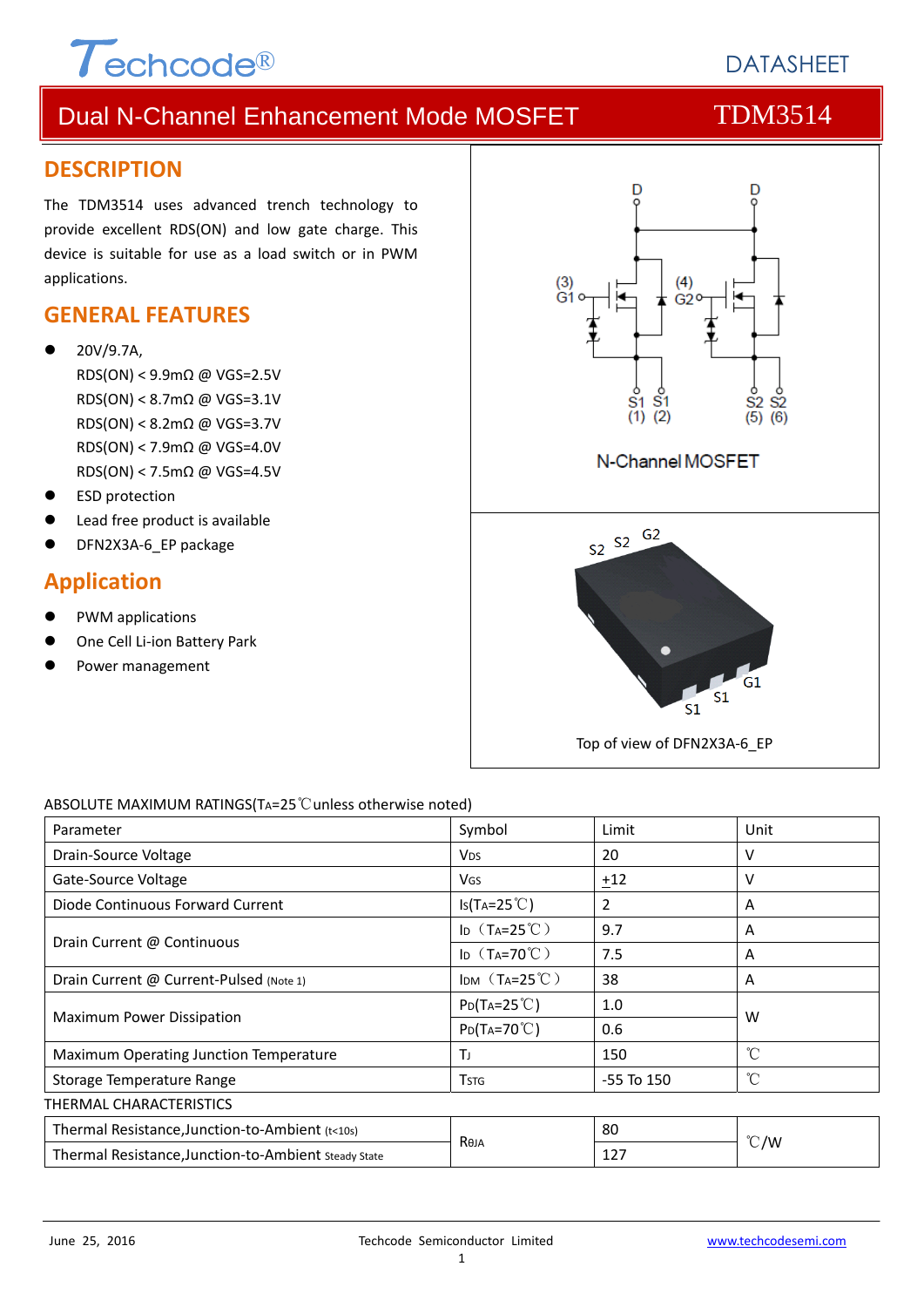

## Dual N-Channel Enhancement Mode MOSFET TDM3514

### **ELECTRICAL CHARACTERISTICS (TA=25**℃**unless otherwise noted)**

| Parameter                                 | Symbol                   | Condition                                         | Min                      | Typ                      | Max                      | Unit        |  |  |
|-------------------------------------------|--------------------------|---------------------------------------------------|--------------------------|--------------------------|--------------------------|-------------|--|--|
| OFF CHARACTERISTICS                       |                          |                                                   |                          |                          |                          |             |  |  |
| Drain-Source Breakdown Voltage            | <b>BV</b> <sub>DSS</sub> | 20<br>VGS=0V ID=250µA                             |                          | $\overline{\phantom{a}}$ | $\bar{\phantom{a}}$      | $\mathsf V$ |  |  |
| Zero Gate Voltage Drain Current           | <b>l</b> <sub>DSS</sub>  | VDS=16V,VGS=0V<br>-                               |                          | $\qquad \qquad \Box$     | $\mathbf{1}$             | $\mu$ A     |  |  |
| Gate-Body Leakage Current                 | lgss                     | VGS=±12V,VDS=0V                                   | $\overline{a}$           | $\overline{a}$           | ±10                      | $\mu$ A     |  |  |
| <b>ON CHARACTERISTICS (Note 2)</b>        |                          |                                                   |                          |                          |                          |             |  |  |
| <b>Gate Threshold Voltage</b>             | VGS(th)                  | VDS=VGS, ID=250µA                                 | 0.5                      | 0.7                      | 1.0                      | $\vee$      |  |  |
|                                           |                          | VGS=2.5V, ID=5.5A                                 | $\overline{\phantom{a}}$ | 7.4                      | 9.9                      |             |  |  |
|                                           |                          | VGS=3.1V, ID=5.5A                                 | $\overline{a}$           | 6.7                      | 8.7                      |             |  |  |
| Drain-Source On-State Resistance          | RDS(ON)                  | VGS=3.7V, ID=5.5A                                 | $\overline{a}$           | 6.4                      | 8.2                      | $m\Omega$   |  |  |
|                                           |                          | VGS=4.0V, ID=5.5A                                 | $\overline{a}$           | 6.3                      | 7.9                      |             |  |  |
|                                           |                          | VGS=4.5V, ID=5.5A                                 | $\overline{\phantom{a}}$ | 6.1                      | 7.5                      |             |  |  |
| <b>DYNAMIC CHARACTERISTICS (Note4)</b>    |                          |                                                   |                          |                          |                          |             |  |  |
| Gate Resistance                           | R <sub>G</sub>           | VGS=0V, VDS=0V, F=1MHz                            | $\overline{a}$           | 11                       | $\mathbb{Z}^2$           | Ω           |  |  |
| Input Capacitance                         | Ciss                     | VDS=10V, VGS=0V, F=1.0MHz                         | L,                       | 1470                     | 1920                     | PF          |  |  |
| <b>Output Capacitance</b>                 | Coss                     |                                                   | $\overline{a}$           | 256                      | $\mathbb{Z}$             | PF          |  |  |
| Reverse Transfer Capacitance              | Crss                     |                                                   | $\overline{a}$           | 200                      | $\overline{a}$           | PF          |  |  |
| <b>SWITCHING CHARACTERISTICS (Note 3)</b> |                          |                                                   |                          |                          |                          |             |  |  |
| Turn-on Delay Time                        | $td($ on $)$             | VDS=10V, RL=10 $\Omega$ , VGEN=10V, RG=1 $\Omega$ | $\blacksquare$           | 8                        | 15                       | nS          |  |  |
| Turn-on Rise Time                         | tr                       | $ID=1A$                                           | $\overline{a}$           | 20                       | 36                       | nS          |  |  |
| Turn-Off Delay Time                       | td(off)                  |                                                   | L.                       | 935                      | 1680                     | nS          |  |  |
| Turn-Off Fall Time                        | tf                       |                                                   | $\overline{a}$           | 410                      | 740                      | nS          |  |  |
| <b>Total Gate Charge</b>                  | Q <sub>g</sub>           | VDS=10V,ID=5.5A,VGS=4.5V                          | $\overline{\phantom{a}}$ | 23.2                     | 33                       | nC          |  |  |
| Gate-Source Charge                        | Qgs                      |                                                   | $\overline{a}$           | 1.9                      | $\mathbf{r}$             | nC          |  |  |
| Gate-Drain Charge                         | Qgd                      |                                                   | $\frac{1}{2}$            | 4.8                      | $\overline{\phantom{a}}$ | nC          |  |  |
| Body Diode Reverse Recovery Time          | Trr                      | IF=5.5A, $dI/dt=100A/\mu s$                       | ÷,                       | 445                      | $\overline{\phantom{a}}$ | nS          |  |  |
| Body Diode Reverse Recovery Charge        | Qrr                      |                                                   | $\frac{1}{2}$            | 2170                     | $\overline{a}$           | nC          |  |  |
| <b>DRAIN-SOURCE DIODE CHARACTERISTICS</b> |                          |                                                   |                          |                          |                          |             |  |  |
| Diode Forward Voltage (Note 2)            | <b>V<sub>SD</sub></b>    | VGS=0V, Is=20A                                    | $\overline{a}$           | 0.7                      | 1.3                      | $\vee$      |  |  |

NOTES:

1. Pulse width limited by max. junction temperature.

2. Pulse Test: Pulse Width  $\leq 300$ μs, Duty Cycle  $\leq 2\%$ .

3. Guaranteed by design, not subject to production testing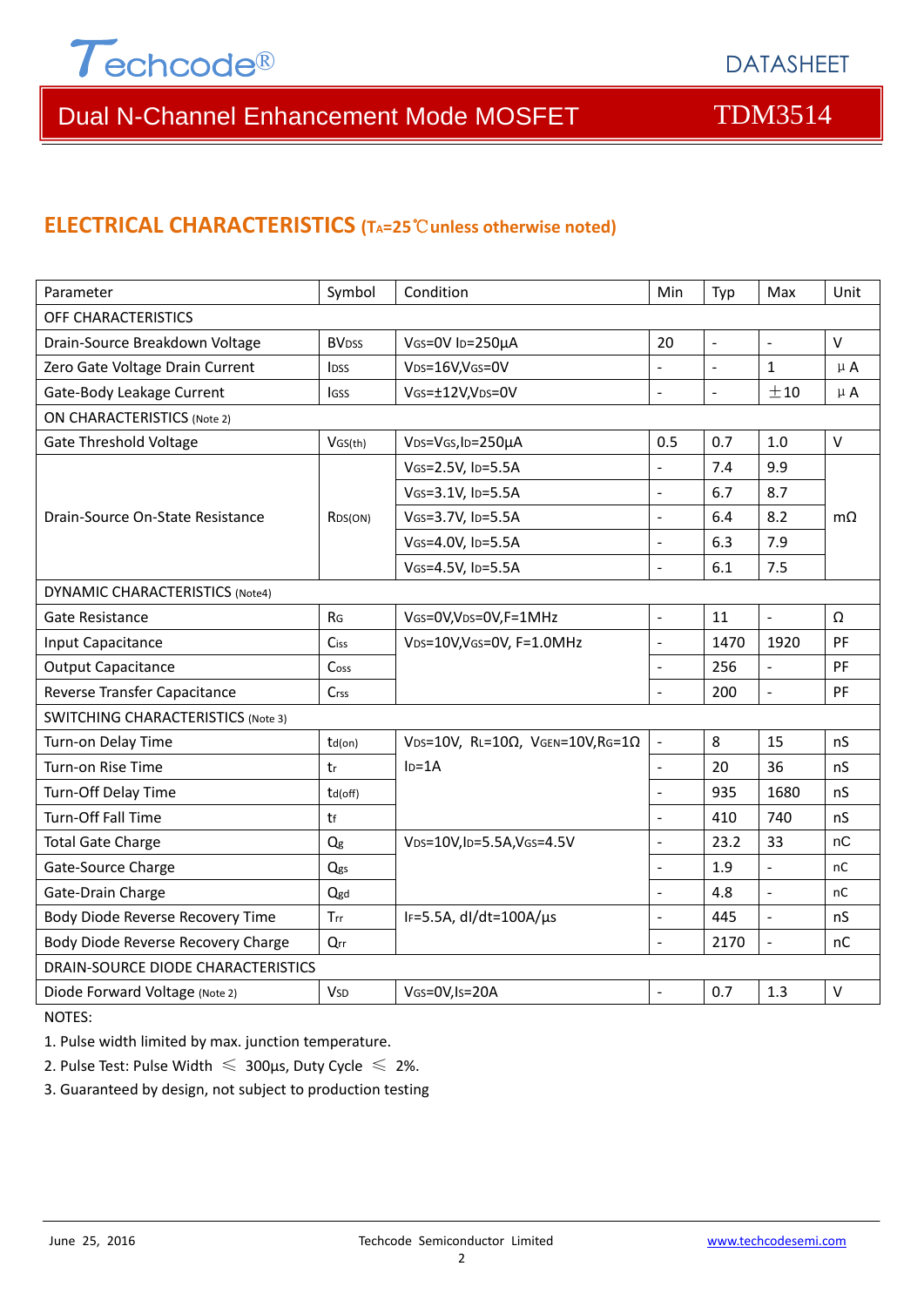

## Dual N-Channel Enhancement Mode MOSFET TDM3514

### **Typical Operating Characteristics**



V<sub>DS</sub> - Drain - Source Voltage (V)





Square Wave Pulse Duration (sec)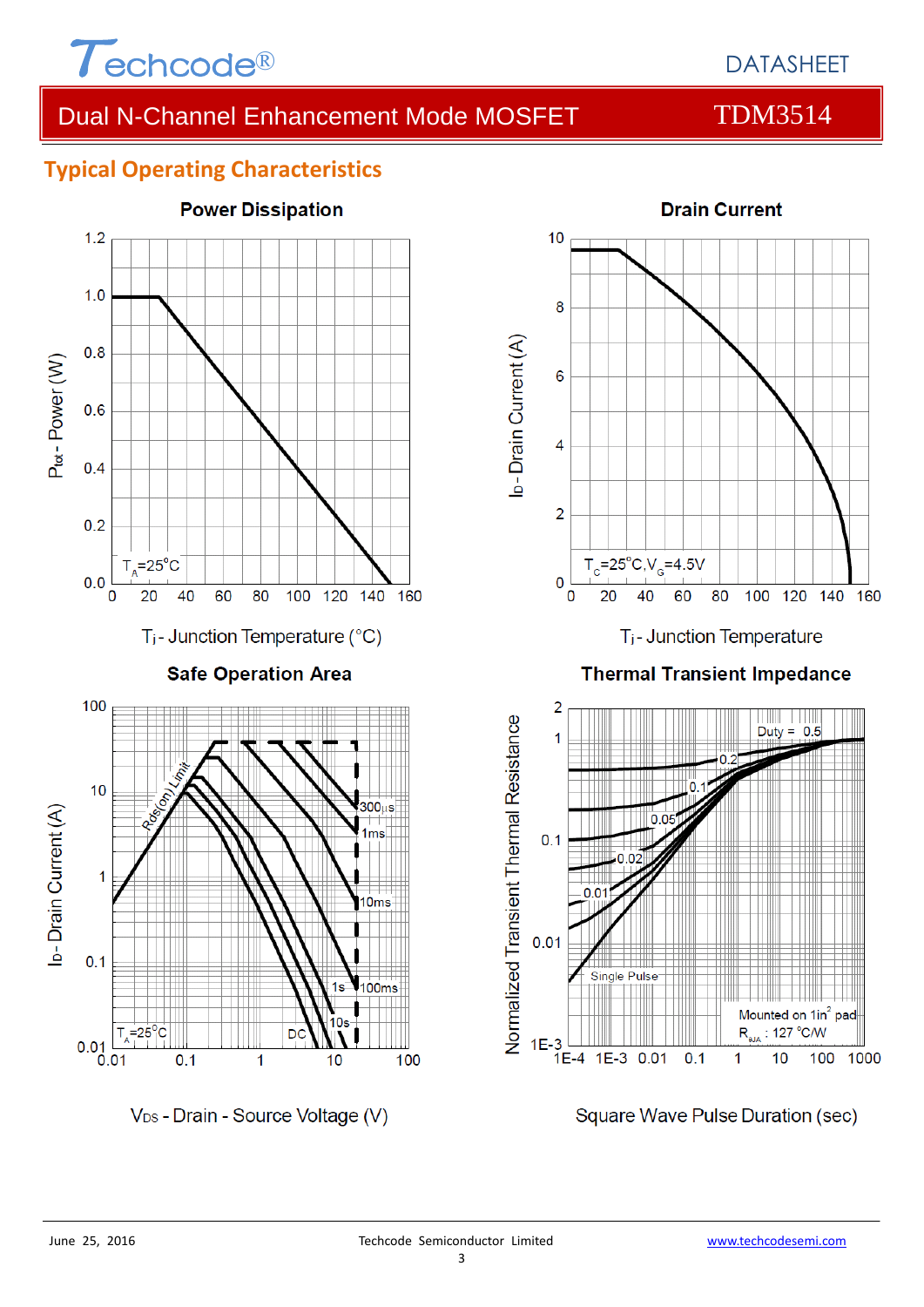

## DATASHEET

## Dual N-Channel Enhancement Mode MOSFET TDM3514

### **Typical Operating Characteristics(Cont.)**



**Output Characteristics** 



**Drain-Source On Resistance** 

I<sub>D</sub>-Drain Current (A)

#### **Gate Threshold Voltage**

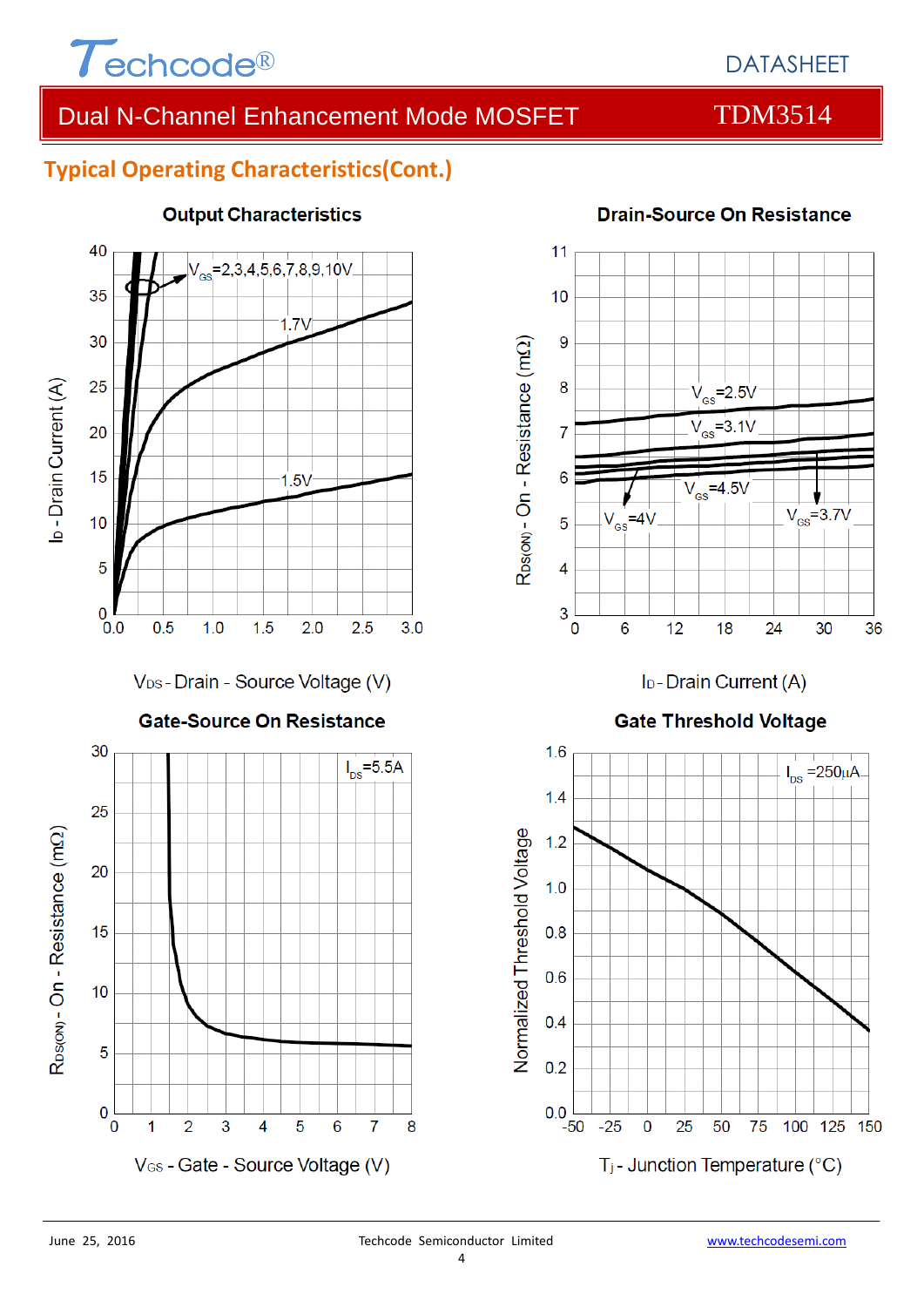

## DATASHEET

## Dual N-Channel Enhancement Mode MOSFET TDM3514

### **Typical Operating Characteristics(Cont.)**



#### **Drain-Source On Resistance**



#### **Source-Drain Diode Forward**

**Gate Charge** 





V<sub>DS</sub> - Drain-Source Voltage (V)

 $12$ 

16

20

Coss

8

1200

900

600

300

 $\mathbf 0$ 

 $\overline{0}$ 

Crss

 $\overline{4}$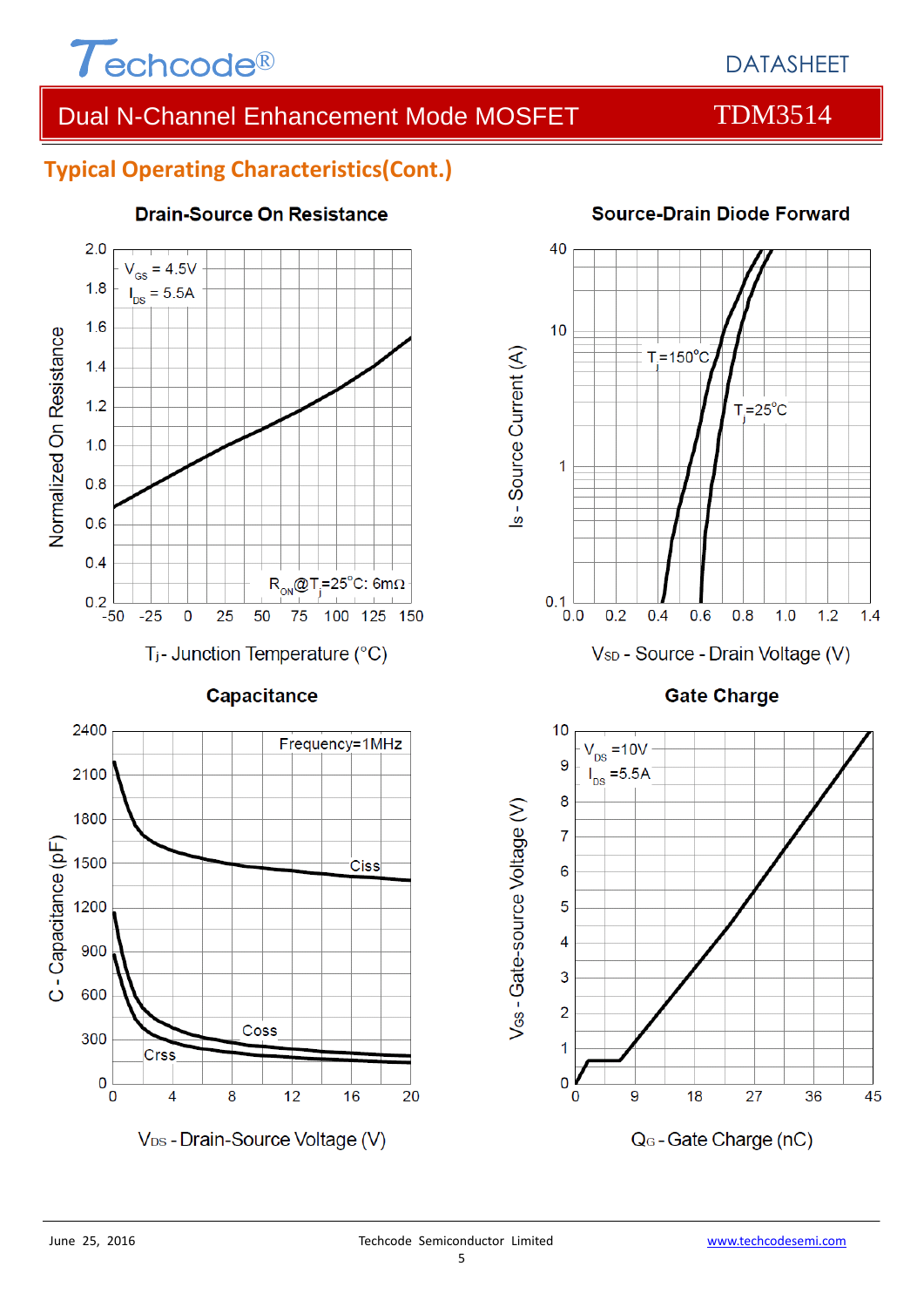

DATASHEET

## Dual N-Channel Enhancement Mode MOSFET TDM3514

## **Package Information**

#### DFN2X3A-6\_EP Package



|                    | DFN2x3A-6_EP1_S    |           |               |       |  |
|--------------------|--------------------|-----------|---------------|-------|--|
| <b>DOB</b><br>Doba | <b>MILLIMETERS</b> |           | <b>INCHES</b> |       |  |
|                    | MIN.               | MAX.      | MIN.          | MAX.  |  |
| A                  | 0.70               | 1.00      | 0.028         | 0.039 |  |
| A1                 | 0.00               | 0.05      | 0.000         | 0.002 |  |
| A3                 |                    | 0.203 REF | 0.008 REF     |       |  |
| b                  | 0.20               | 0.30      | 0.008         | 0.012 |  |
| D                  | 1.90               | 2.10      | 0.075         | 0.083 |  |
| E1                 | 1.60               | 1.80      | 0.063         | 0.071 |  |
| Е                  | 2.90               | 3.10      | 0.114         | 0.122 |  |
| D <sub>1</sub>     | 1.40               | 1.60      | 0.055         | 0.063 |  |
| е                  |                    | 0.50 BSC  | 0.02 BSC      |       |  |
|                    | 0.30               | 0.50      | 0.012         | 0.020 |  |

### **RECOMMENDED LAND PATTERN**